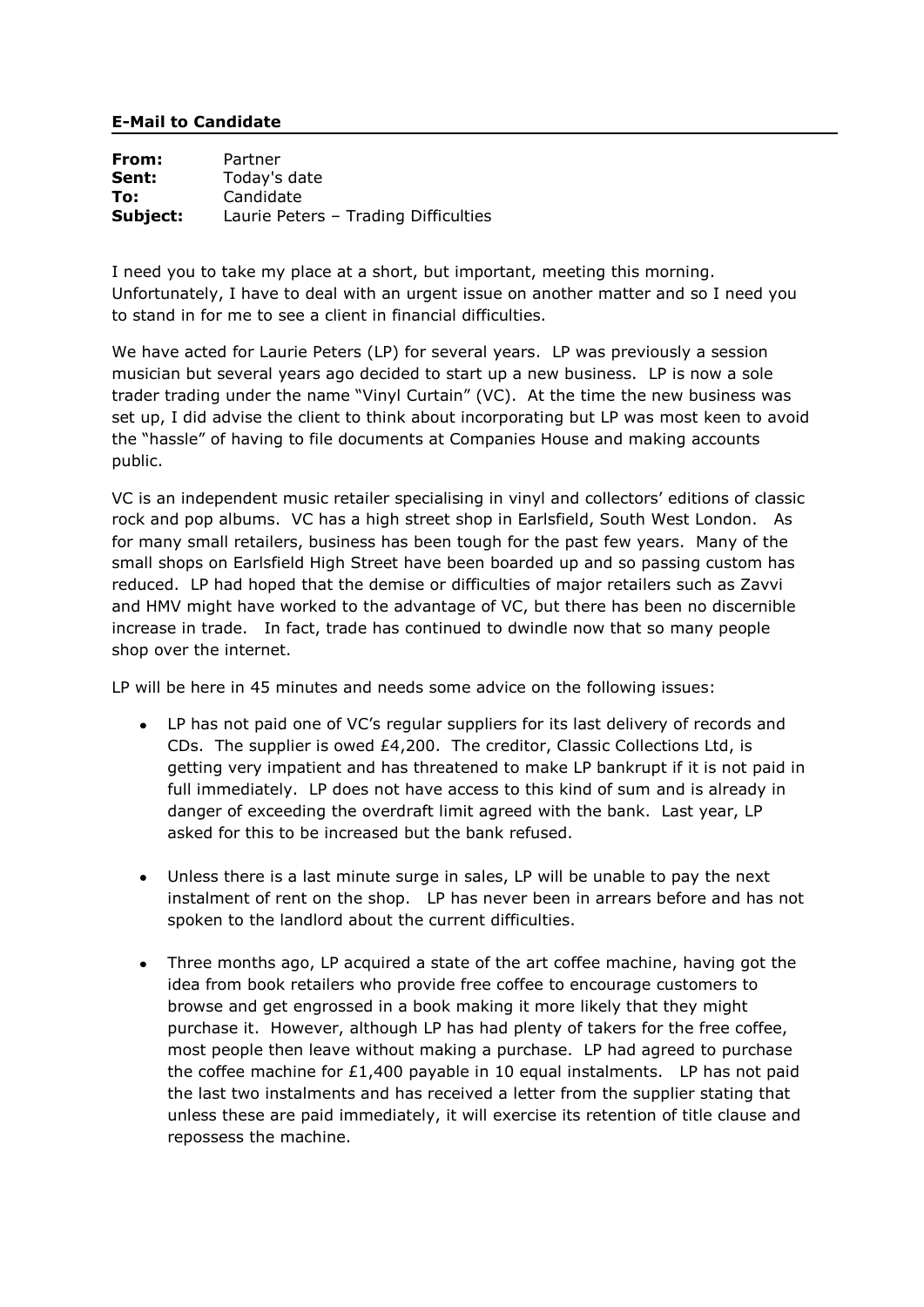**However, my concern is that LP is focussing on the individual issues at the expense of the bigger picture. I think it is essential that LP face the fact that he/she may now be trading while insolvent. LP needs to be aware of the consequences of this for him/her personally and strongly advised to seek advice from an insolvency practitioner. I am afraid that he/she will not want to hear this so you need to think about how you present this.** 

LP is obviously feeling under pressure and has told me he/she can only spare 15 minutes to see us today. LP is expecting you to make a presentation about the issues so that these can be reflected upon afterwards.

Attached are some notes that I took whilst on the phone to LP yesterday.

Thanks

Partner

## **Note to Candidates**

**This exercise requires you to provide the client with oral advice regarding his/her situation and is not an interview with the client. If the client asks a question you should answer it as appropriate but do not expect to engage the client in conversation.**